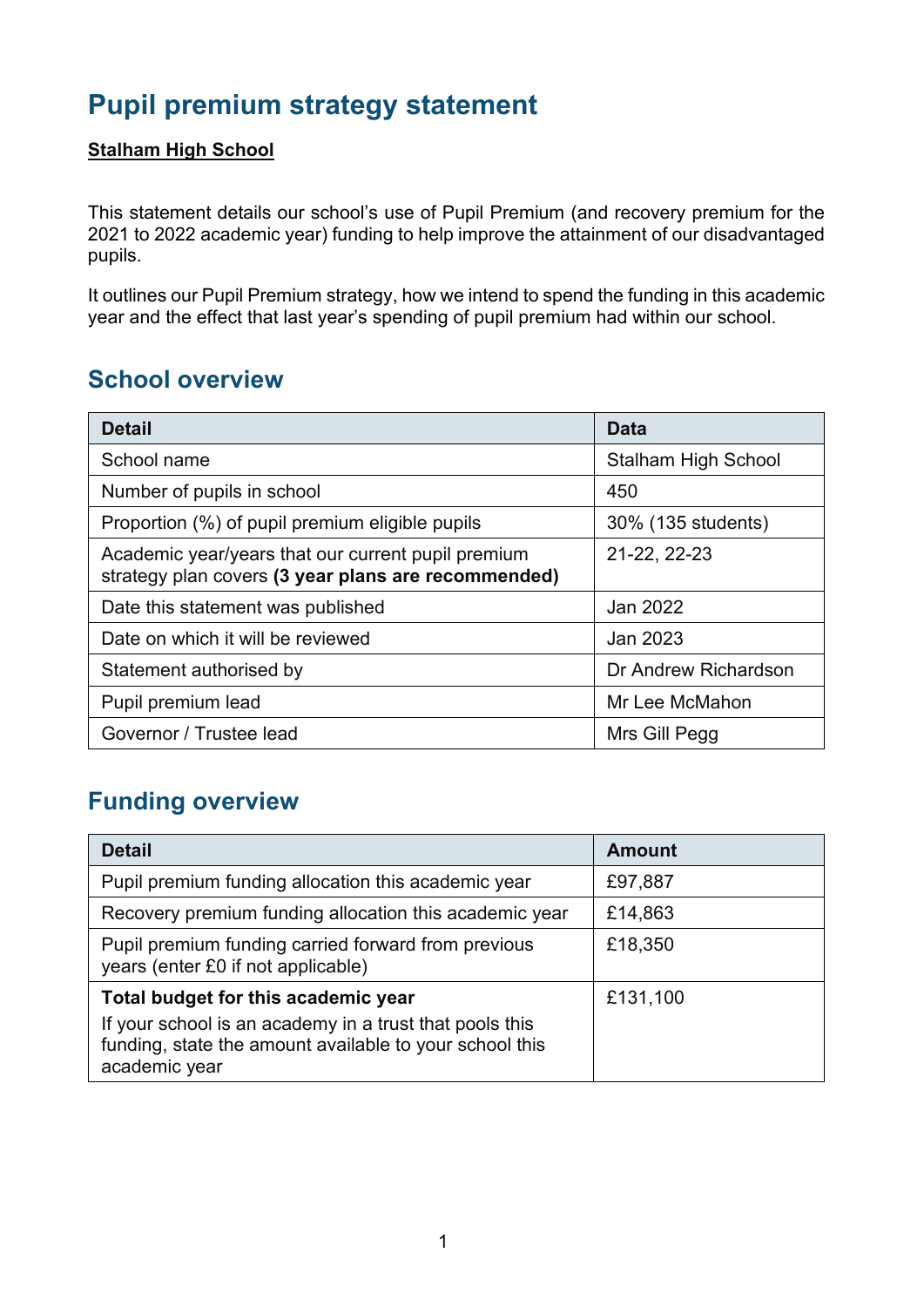# **Part A: Pupil premium strategy plan**

## **Statement of intent**

The Pupil Premium will be used to provide additional educational support to improve the progress and to raise the standard of achievement for these students. The funding will be used to narrow and close the gap between the achievement of these students and their peers locally and nationally. As far as its powers allow, the school will use additional funding to address any underlying inequalities between children eligible for Pupil Premium and others. We will aim to ensure that the funding benefits the students who need it most so that it makes a significant impact on their education and lives.

We will seek to overcome:-

- Any educational inequality
- The limit of opportunity or wellbeing due to financial hardship
- The impact of low self-esteem on education and learning
- Any barriers which result in poor engagement with school
	- The Executive and Assistant Headteacher, in consultation with the Governors and staff, will decide how the Pupil Premium is spent for the benefit of entitled students.
	- School wide plans for Pupil Premium funding expenditure will consider research into best practice and evidence of successful intervention strategies.
	- The school will assess what additional provision should be made for the individuals.
	- The school will be accountable for how it has used the additional funding to support the achievement of those students covered by the Pupil Premium and the Headteacher (or their nominee) will report to the Governing Body and parents on how effective the intervention has been in achieving its aims.
	- We will ensure that parents, Governors and others are fully aware of the attainment of students covered by the Premium.
	- We will encourage all staff, both teaching and support staff, to suggest innovative and creative strategies to support the progress of these students.
	- We will monitor, evaluate and review the impact of the Pupil Premium funding.

## **Challenges**

This details the key challenges to achievement that we have identified among our disadvantaged pupils.

| Challenge<br>number | <b>Detail of challenge</b>                                                  |
|---------------------|-----------------------------------------------------------------------------|
|                     | Struggle to maintain regular school attendance (>90%)                       |
|                     | Failing to complete the acceptable amount of school work undertaken at home |
|                     | Weak numeracy and literacy                                                  |
|                     | Poor personal organisation                                                  |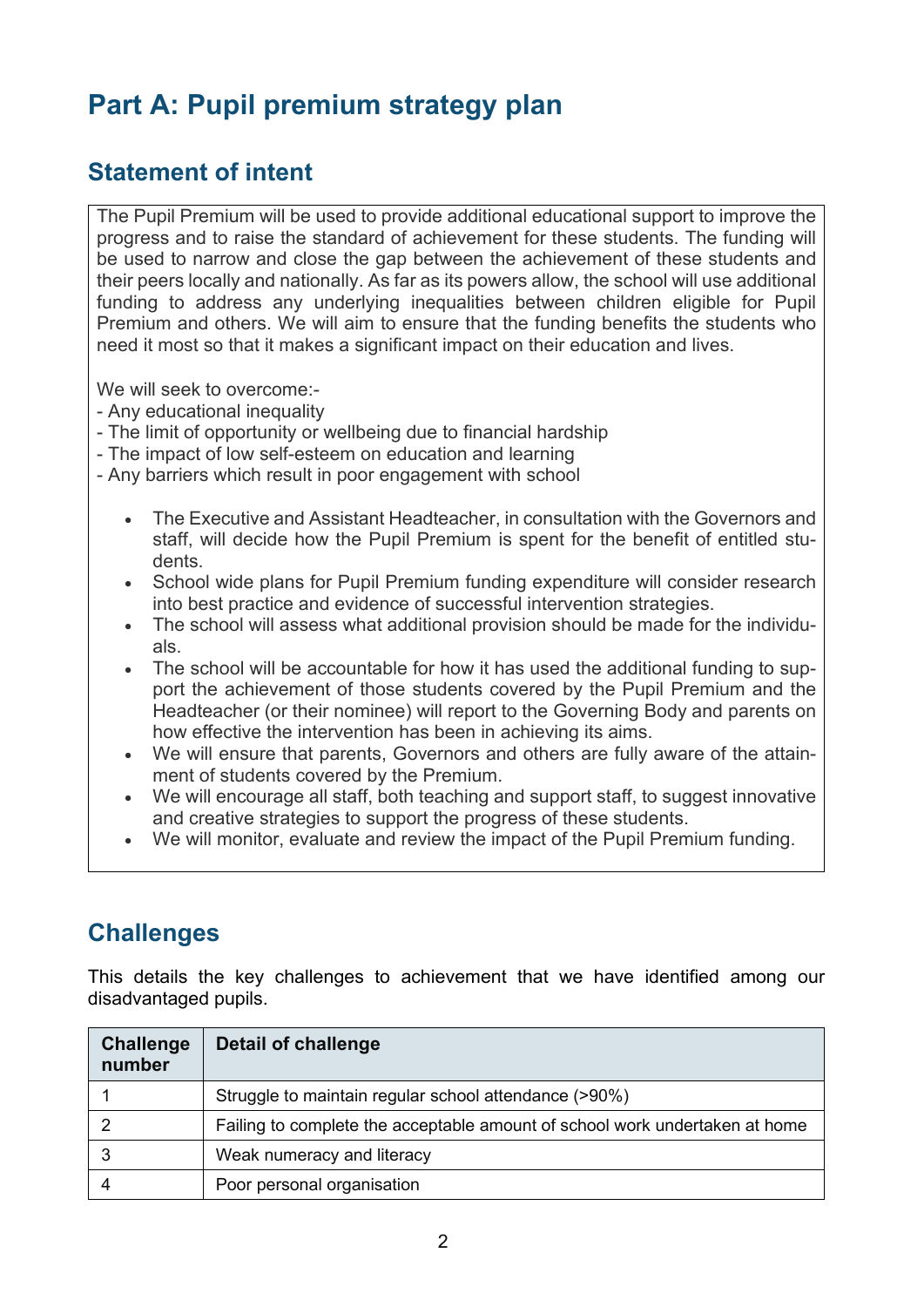| Lack of opportunity to take part in trips/visits/extra-curricular clubs                                |
|--------------------------------------------------------------------------------------------------------|
| Low self-esteem, lack of self-confidence, promoting apathy and in some<br>cases, disruption in lessons |

## **Intended outcomes**

This explains the outcomes we are aiming for **by the end of our current strategy plan**, and how we will measure whether they have been achieved.

| <b>Intended outcome</b>                                                                                              | <b>Success criteria</b>                                                                                                                         |
|----------------------------------------------------------------------------------------------------------------------|-------------------------------------------------------------------------------------------------------------------------------------------------|
| Achieve and maintain regular school<br>attendance in line with non PP students                                       | PP groups achieve an average attendance of<br>greater than 90%                                                                                  |
| Disadvantaged students complete homework<br>and coursework tasks sufficiently to support<br>outcomes at KS3 and GCSE | Students are supported to achieve homework<br>tasks and are not over represented in<br>records/data which show failure to complete<br>homework. |
|                                                                                                                      | Target outcomes at GCSE achieved for all<br>students.                                                                                           |
| Narrow the gap in attainment in English and<br>Maths between PP and non                                              | Positive P8 scores for both groups of students.<br>Gap no bigger than 0.5                                                                       |
| Support self-management and personal                                                                                 | All students meet deadlines.                                                                                                                    |
| development                                                                                                          | Have an awareness of the curriculum and school<br>events.                                                                                       |
|                                                                                                                      | Students know what their contribution to school<br>life is.                                                                                     |
|                                                                                                                      | Students are supported in career development<br>and understand their own areas of strength and<br>improvement.                                  |
| Increase opportunity for social and<br>educational inclusion                                                         | PP students go on school trips, attend clubs and<br>can take peripatetic lessons.                                                               |
|                                                                                                                      | PP Students feel included and valued by their<br>peers.                                                                                         |
|                                                                                                                      | PP Students have an increased sense of<br>confidence about their interests and pursuits.                                                        |
| Increase students' self-esteem, self-<br>awareness and learning confidence                                           | PP students receive awards for their<br>achievements as part of a whole school rewards<br>strategy.                                             |
|                                                                                                                      | All students take pride in their own achievement<br>and reward as well as those of peers.                                                       |
|                                                                                                                      | Students can refer to skills and techniques used,<br>ahead of solely the end product or a focus on<br>completion.                               |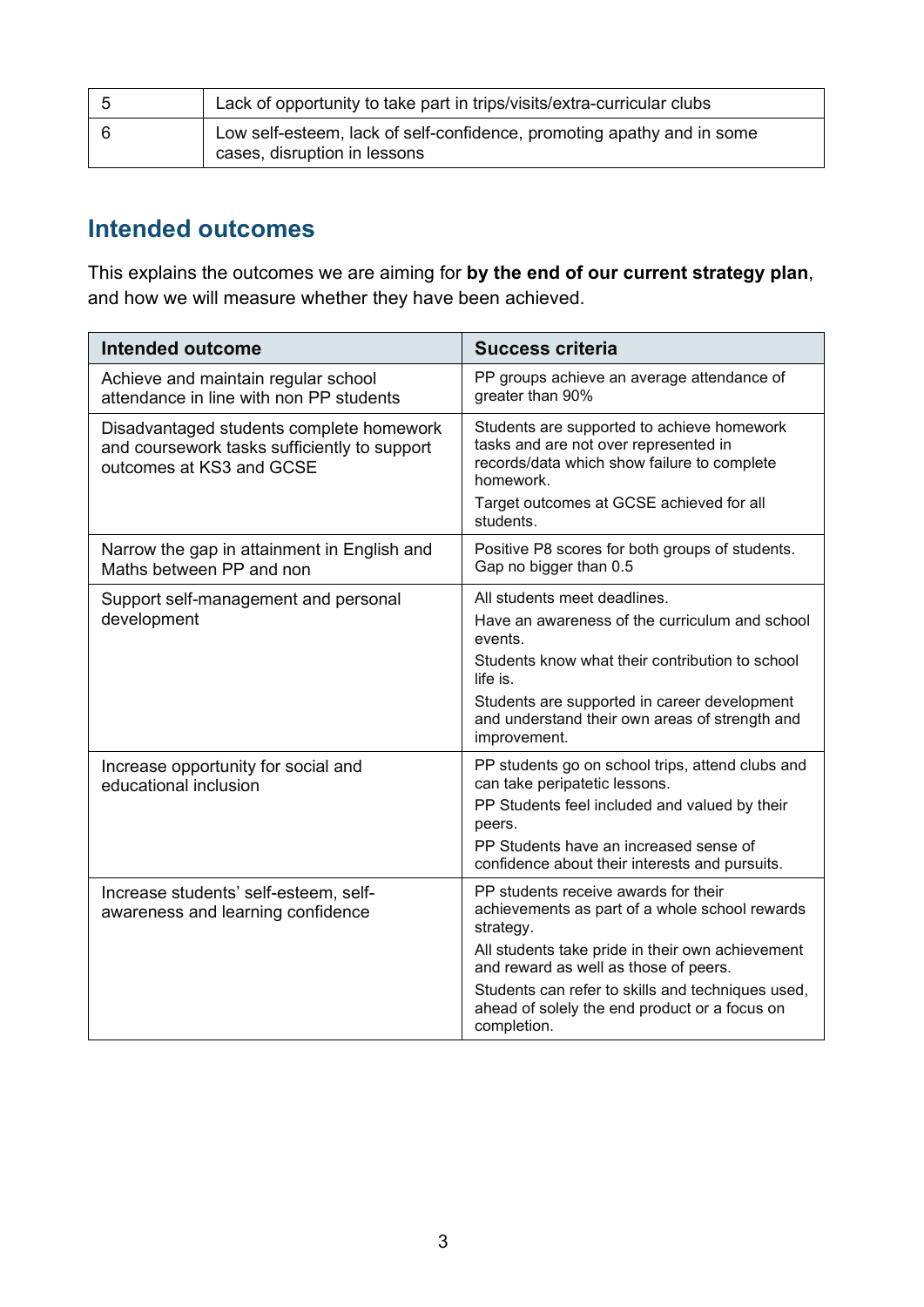## **Activity in this academic year**

This details how we intend to spend our pupil premium (and recovery premium funding) **this academic year** to address the challenges listed above.

#### **Teaching (for example, CPD, recruitment and retention)**

Budgeted cost: £ 10,110

| <b>Activity</b>                                                                                                                                                                                                | Evidence that supports this approach                                                                                                                                                                                                                                                                                                                                                                                                                                                                                                                                                                                                                                                                                                                                                                                                                                           | <b>Challenge</b><br>number(s)<br>addresse<br>d |
|----------------------------------------------------------------------------------------------------------------------------------------------------------------------------------------------------------------|--------------------------------------------------------------------------------------------------------------------------------------------------------------------------------------------------------------------------------------------------------------------------------------------------------------------------------------------------------------------------------------------------------------------------------------------------------------------------------------------------------------------------------------------------------------------------------------------------------------------------------------------------------------------------------------------------------------------------------------------------------------------------------------------------------------------------------------------------------------------------------|------------------------------------------------|
| Heads of<br>subjects invited<br>to undertake (or<br>send college)<br>external CPD.<br>Specifically<br>those in relation<br>to raising<br>attainment and<br>narrowing gap<br>in their subjects<br>Courses/Cover | Supporting high quality teaching is pivotal in improving<br>children's outcomes. Indeed, research tells us that high quality<br>teaching can narrow the disadvantage gap. It is therefore<br>hugely encouraging to see a host of new initiatives and<br>reforms that recognise the importance of teacher quality such<br>as the Early Career Framework and the new National<br>Professional Qualifications. These exemplify a growing<br>consensus that promoting effective professional development<br>(PD) plays a crucial role in improving classroom practice and<br>pupil outcomes. This guidance further reflects this, offering<br>recommendations on how to improve professional<br>development and design and select more impactful PD.<br>https://educationendowmentfoundation.org.uk/education<br>-evidence/guidance-reports/effective-professional-<br>development | 1,2,3                                          |
| <b>CPD</b> sessions<br>built into Twilight<br>sessions to<br>include student<br>progress focus,<br>cross curricular<br>strategy on<br>inclusion and<br>targeted support                                        | PD has great potential; but it also comes with costs. We know<br>that teachers engage in professional development activities<br>whilst balancing multiple and, at times, competing<br>commitments and time pressures. The need is clear,<br>therefore, for PD to be well-designed, selected, and<br>implemented so that the investment is justified.<br>https://educationendowmentfoundation.org.uk/education<br>-evidence/guidance-reports/effective-professional-<br>development                                                                                                                                                                                                                                                                                                                                                                                             | 1, 2, 3                                        |

### **Targeted academic support (for example, tutoring, one-to-one support structured interventions)**

Budgeted cost: £62,550

| <b>Activity</b>                | Evidence that supports this approach                                                                                                                                                                                                                       | Challenge<br>number(s)<br>addressed |
|--------------------------------|------------------------------------------------------------------------------------------------------------------------------------------------------------------------------------------------------------------------------------------------------------|-------------------------------------|
| 1:1 Literacy<br>tuition<br>KS3 | Adopting evidence-based interventions which support<br>TAs in their small group and one-to-one instruction<br>enhances the quality of this work<br>https://educationendowmentfoundation.org.uk/education-<br>evidence/guidance-reports/teaching-assistants | 1,2,3,6                             |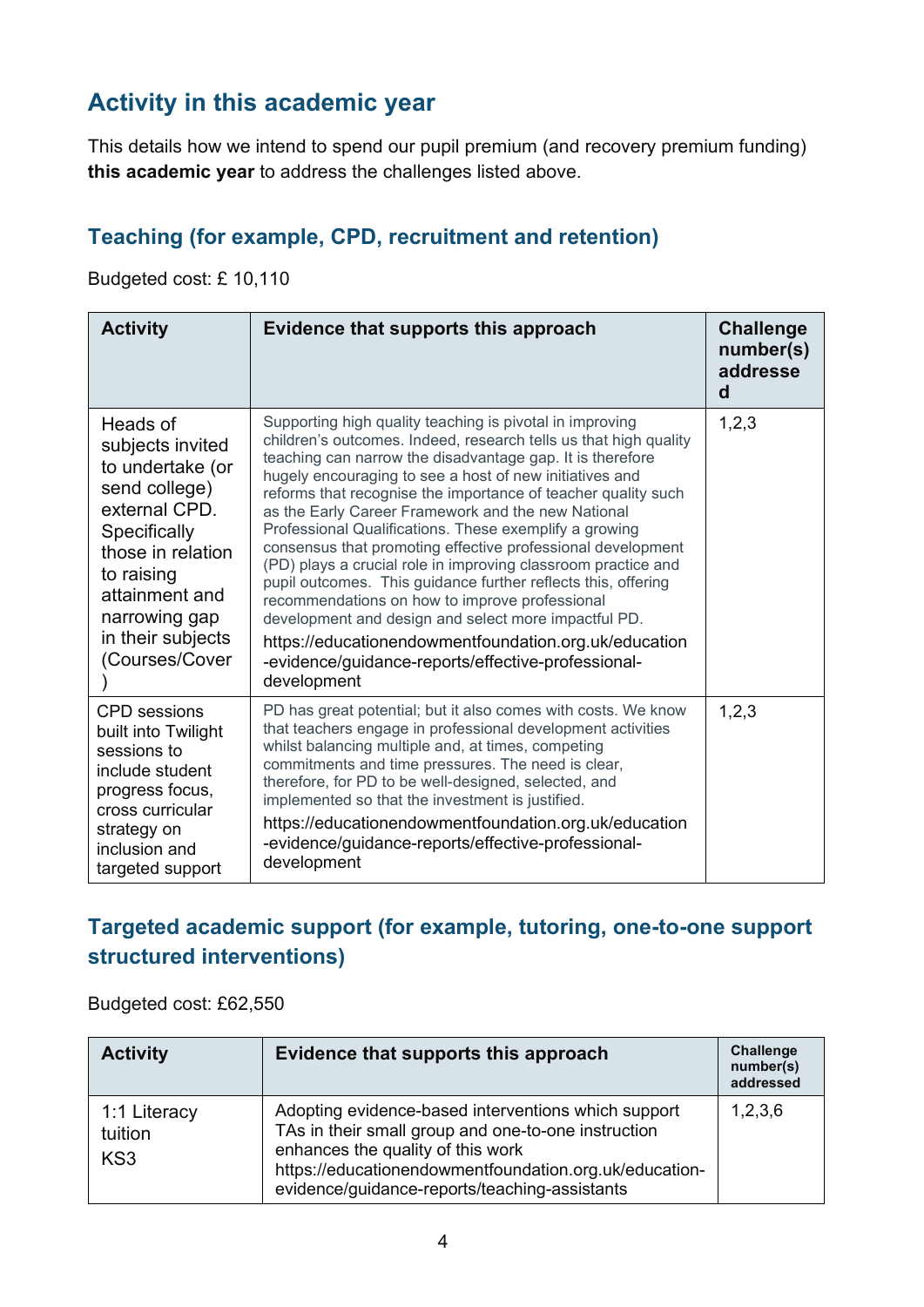| <b>Accelerated Reader</b><br>and ERIC<br>programme                                       | Reading comprehension strategies can have a positive<br>impact on pupils' ability to understand a text and this is<br>particularly the case when interventions are delivered<br>over a shorter timespan: Reading comprehension<br>strategies   Toolkit Strand   Education Endowment<br>Foundation   EEF                                                                                                                | 2,3,6   |
|------------------------------------------------------------------------------------------|------------------------------------------------------------------------------------------------------------------------------------------------------------------------------------------------------------------------------------------------------------------------------------------------------------------------------------------------------------------------------------------------------------------------|---------|
| <b>Peripatetic Music</b><br>lessons                                                      | Students experience improved outcomes at GCSE level<br>if they can play an instrument and read sheet music.<br>Lack of opportunity and resources has an impact on the<br>ability to learn at home and the cost of external tuition is<br>high. Students are more motivated to practice at home<br>when they have the instrument from one lesson to the<br>next                                                         | 2,5,6   |
| <b>Support for Food</b><br>Tech/cookery skills<br>evening classes                        | Kitchen confidence sessions and invite-only clubs offer<br>students supported environments in which they can<br>explore the kitchen and develop independence in<br>relation to their dietary requirements. Students are more<br>likely to try things at home if they have the confidence in<br>foundation skills at school. Some students find the fear<br>of getting this wrong in school in front of peers too much. | 4,6     |
| Homework club                                                                            | Explicitly teach students how to manage and organise<br>their own learning independently<br>https://educationendowmentfoundation.org.uk/education-<br>evidence/guidance-reports/metacognition                                                                                                                                                                                                                          | 2,4     |
| Subject specific<br>resources/materials                                                  | Use tasks and resources to challenge and support<br>pupils' mathematics<br>https://educationendowmentfoundation.org.uk/education-<br>evidence/guidance-reports/maths-ks-2-3                                                                                                                                                                                                                                            | 2,4,6   |
| <b>KS4 Online</b><br><b>National Tutoring</b><br>Programme -<br><b>English and Maths</b> | Tuition targeted at specific needs and knowledge gaps<br>can be an effective method to support low attaining<br>pupils or those falling behind, both one-to-one: One to<br>one tuition   EEF (educationen-<br>dowmentfoundation.org.uk) And in small groups: Small<br>group tuition   Toolkit Strand   Education Endowment<br>Foundation   EEF                                                                         | 2,3,6   |
| <b>ACE Alternate</b><br><b>Education providers</b>                                       | Our experience has found that students with genuine<br>ambition to enter into a trade show greater levels of<br>engagement when they are back in school, knowing that<br>what they are doing at AP contributes to post-16<br>options/routes. External providers reinforce the<br>curriculum and teach new skills to support student<br>aspirations.                                                                    | 1,3,4,6 |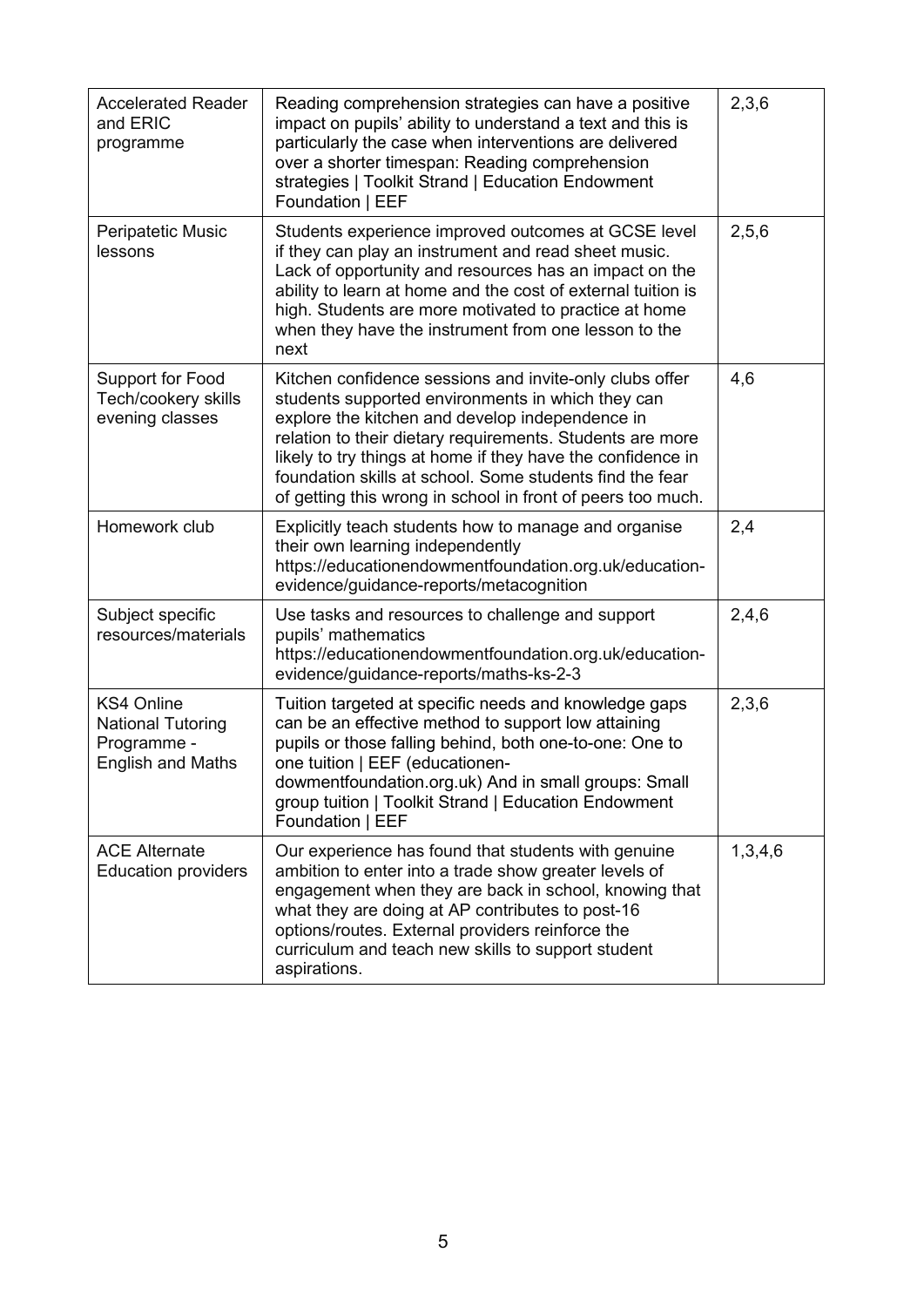## **Wider strategies (for example, related to attendance, behaviour, wellbeing)**

Budgeted cost: £52,440

| <b>Activity</b>                                                                                 | Evidence that supports this approach                                                                                                                                                                                                                                                                                                                                                                | Challenge<br>number(s)<br>addressed |
|-------------------------------------------------------------------------------------------------|-----------------------------------------------------------------------------------------------------------------------------------------------------------------------------------------------------------------------------------------------------------------------------------------------------------------------------------------------------------------------------------------------------|-------------------------------------|
| Dedicated full time<br><b>Attendance Officer</b>                                                | We can keep a better watch on student attendance with<br>a dedicated member of staff. We can communicate and<br>work with parents more effectively and key processes<br>can be followed more rigorously when one person has<br>oversight of it.                                                                                                                                                     | 1,4                                 |
| <b>School Counsellor 2</b><br>days per week                                                     | School-based humanistic counselling is effective and<br>should be considered as a viable treatment option for chil-<br>dren suffering from mental health issues despite its costs,<br>new research has found.                                                                                                                                                                                       | 1,4,6                               |
|                                                                                                 | https://www.bacp.co.uk/news/news-from-bacp/2021/21-<br>january-effectiveness-of-school-counselling-revealed-in-<br>new-research/                                                                                                                                                                                                                                                                    |                                     |
|                                                                                                 | The study, led by the University of Roehampton is the first<br>large-scale research into the effectiveness of school<br>counselling in the UK.                                                                                                                                                                                                                                                      |                                     |
| <b>Dedicated LAC Student</b><br>Manager                                                         | Observations about the need to create a holistic and<br>ongoing approach to understanding individual learner<br>needs on a social and emotional level.<br>https://educationendowmentfoundation.org.uk/education-<br>evidence/guidance-reports/send                                                                                                                                                  | 4,5,6                               |
| Rewards strategy,<br><b>Growth Mindset</b><br>including attendance<br>focus                     | Teaching metacognitive strategies to pupils can be an<br>inexpensive method to help pupils become more<br>independent learners. There is particularly strong<br>evidence that it can have a positive impact on maths<br>attainment: Metacognition and self-regulation   Toolkit<br>Strand   Education Endownment Foundation   EEF<br>Effective use of reward and classroom management<br>strategies | 1,6                                 |
|                                                                                                 | https://educationendowmentfoundation.org.uk/education-<br>evidence/guidance-reports/behaviour                                                                                                                                                                                                                                                                                                       |                                     |
| PP fund allocated for<br>purchase of hot meals<br>for students who would<br>otherwise go hungry | Based on our experiences and those of similar schools<br>to ours, we have identified the need to set a small<br>amount of funding aside to respond quickly to needs that<br>have not yet been identified.                                                                                                                                                                                           | 1,4,6                               |
| Support of low income<br>families with uniform<br>costs                                         | From our own experience we can see that families are<br>ever grateful for this assistance and more likely to<br>support us in other areas like attendance/behaviour<br>when we showing willing to help their cause from the<br>outset.                                                                                                                                                              | 6                                   |
| Heavily subsidised trips<br>and visits for PP                                                   | Students who associate trips or visits with a subject will<br>engage with the subject and attached learning to a<br>greater degree than that which is solely theoretically                                                                                                                                                                                                                          | 5,6                                 |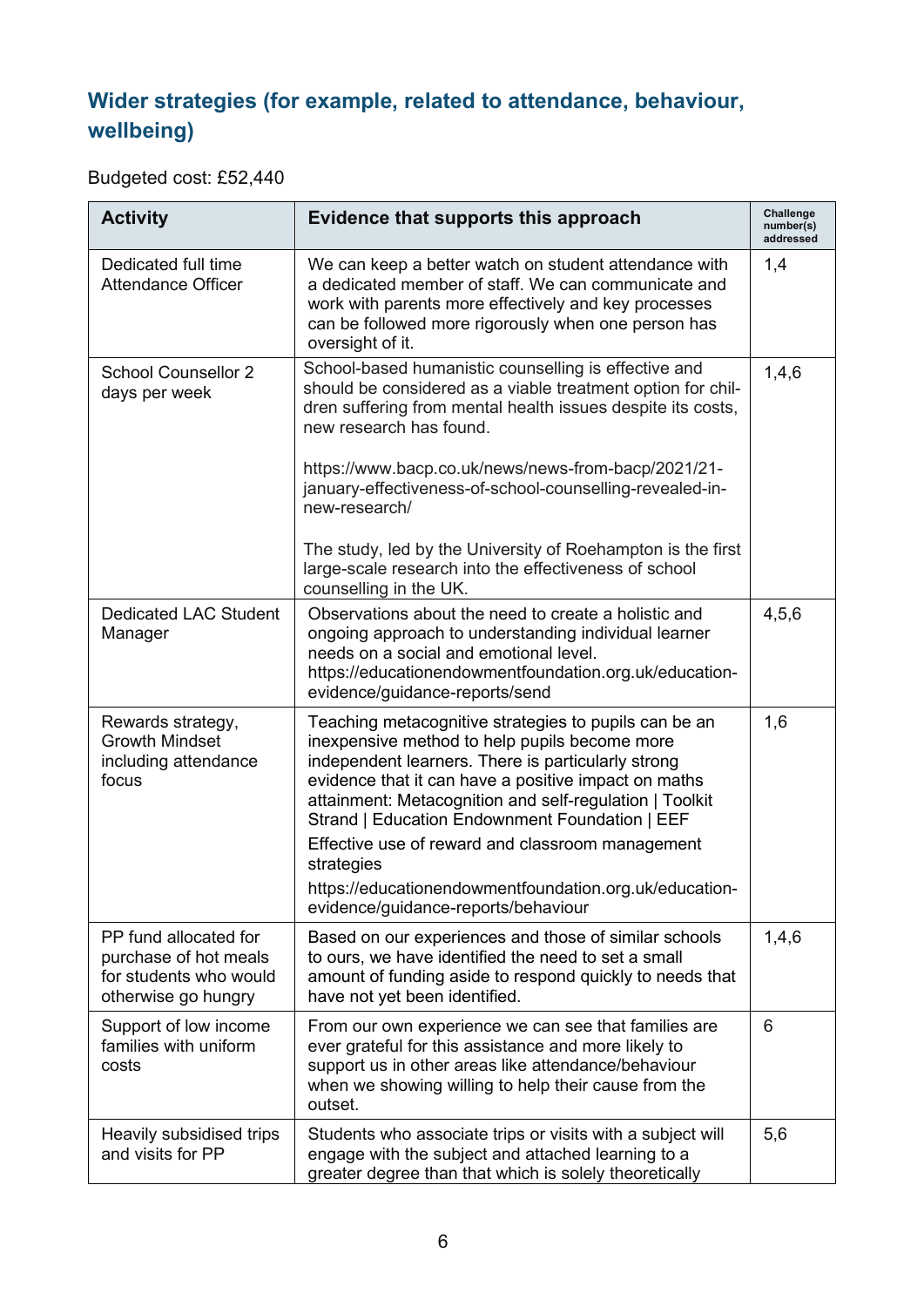|                                                                                               | based. Evidence suggested in school history with<br>Geography field trip and history battlefields trip                                                                                                                                                                                             |       |
|-----------------------------------------------------------------------------------------------|----------------------------------------------------------------------------------------------------------------------------------------------------------------------------------------------------------------------------------------------------------------------------------------------------|-------|
| Improved provision for<br>students at break and<br><b>lunch</b><br>(clubs/activities/seating) | Students are less likely to engage in disruptive or chaotic<br>behaviour if they have an activity or club they can attend<br>of structure. Unlike lessons, students have a choice over<br>what they attend. Students have more opportunity to<br>experience success and form lasting relationships | 1,4,6 |
| YMCA 1:1 Therapy and<br>small group session                                                   | Testimonials from YMCA service users. YMCA website<br>and recommendation from Social work colleagues.                                                                                                                                                                                              | 6     |

## **Total budgeted cost: £** *125,100*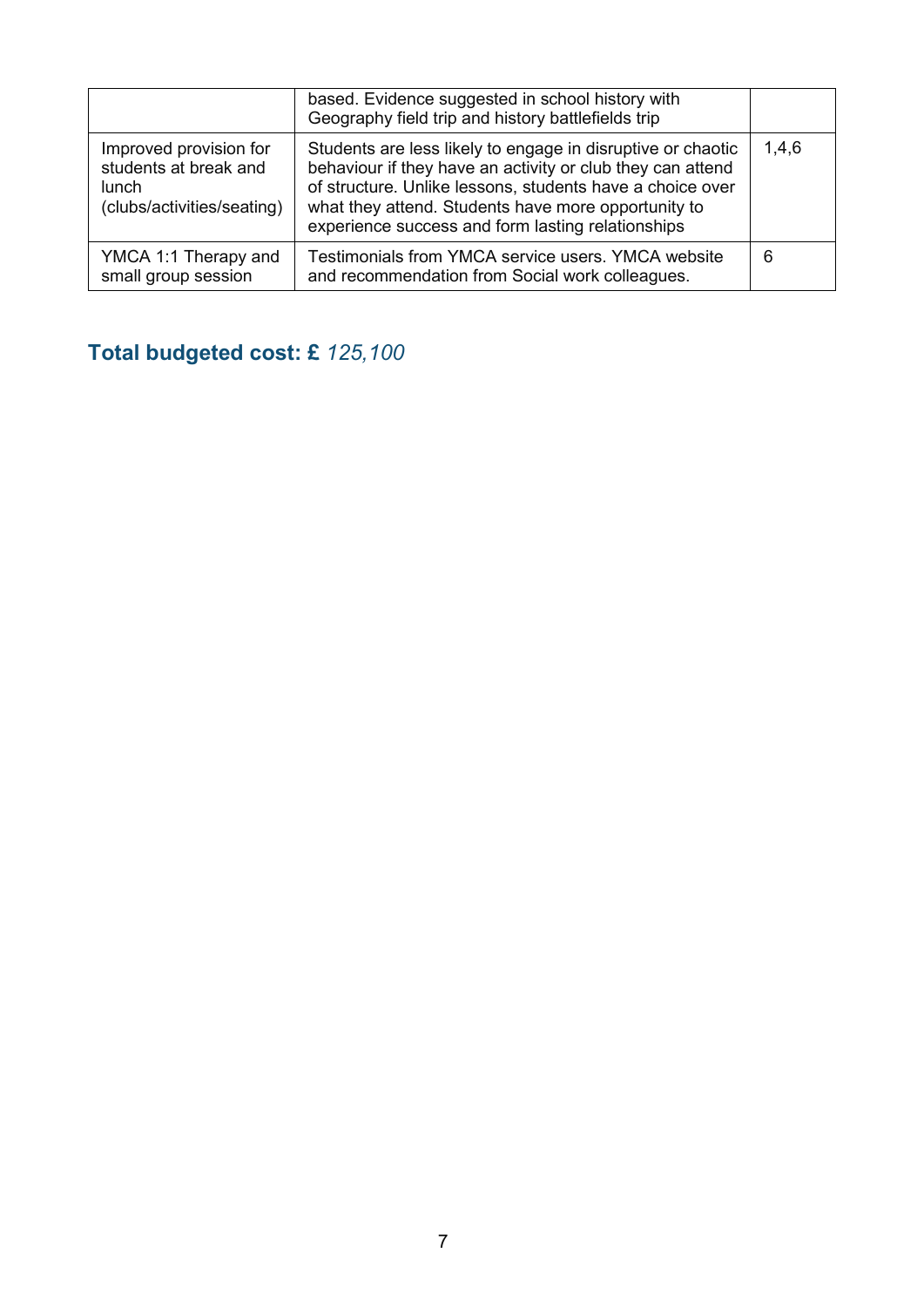# **Part B: Review of outcomes in the previous academic year**

## **Pupil premium strategy outcomes**

This details the impact that our Pupil Premium activity had on pupils in the 2020 to 2021 academic year.

- Increased whole academy awareness of literacy and numeracy;
- Increased confidence in reading and storytelling;
- Across Years 7 & 8, 68% of students who engaged in literacy interventions made over a year's worth of progress
- All average reading ages for three Year 7 classes increased through Accelerated Reader. 7L 9 months, 7R 3 months, 7C 1 month. Pupil Premium students showed accelerated progress; 7L 11 months, 7R 1 year 2 months and 7C 3 months.
- In Year 8 95.2% of students were expected to hit level 4 or above in English and Maths.
- Increased engagement in reading across the whole academy; see continued footfall increase in library this year and ERIC programme in form time.
- Increase in reading level progress across KS3 as shown by Accelerated Reader assessments.
- The gap in progress in English and Maths is closing for these students and their learning behaviour tracking continue to show positive impact.
- Fewer students referred for scribe assessment for exam access arrangements
- Maths resources continue to be used effectively to support teaching.
- Average PPI attendance percentage of 89.12 compared to 92.6 of non PP. (Overall Average 91.64)
- Increase in demand for school counsellor due to level of engagement (1 day to 2 for 21-22)
- Increased level of uptake in proposed Ski trip for PP students (11%)

## **Externally provided programmes**

*Please include the names of any non-DfE programmes that you purchased in the previous academic year. This will help the Department for Education identify which ones are popular in England*

| <b>Programme</b>                                     | <b>Provider</b>                     |
|------------------------------------------------------|-------------------------------------|
| <b>BTEC Level 1 Construction</b>                     | <b>Action Community Enterprises</b> |
| Back to Basics - Mechanical Engineers                | <b>Action Community Enterprises</b> |
| <b>National Tutoring Programme</b>                   | <b>NTP</b>                          |
| $YMCA - 1:1$ and small group therapeutic<br>services | <b>YMCA</b>                         |